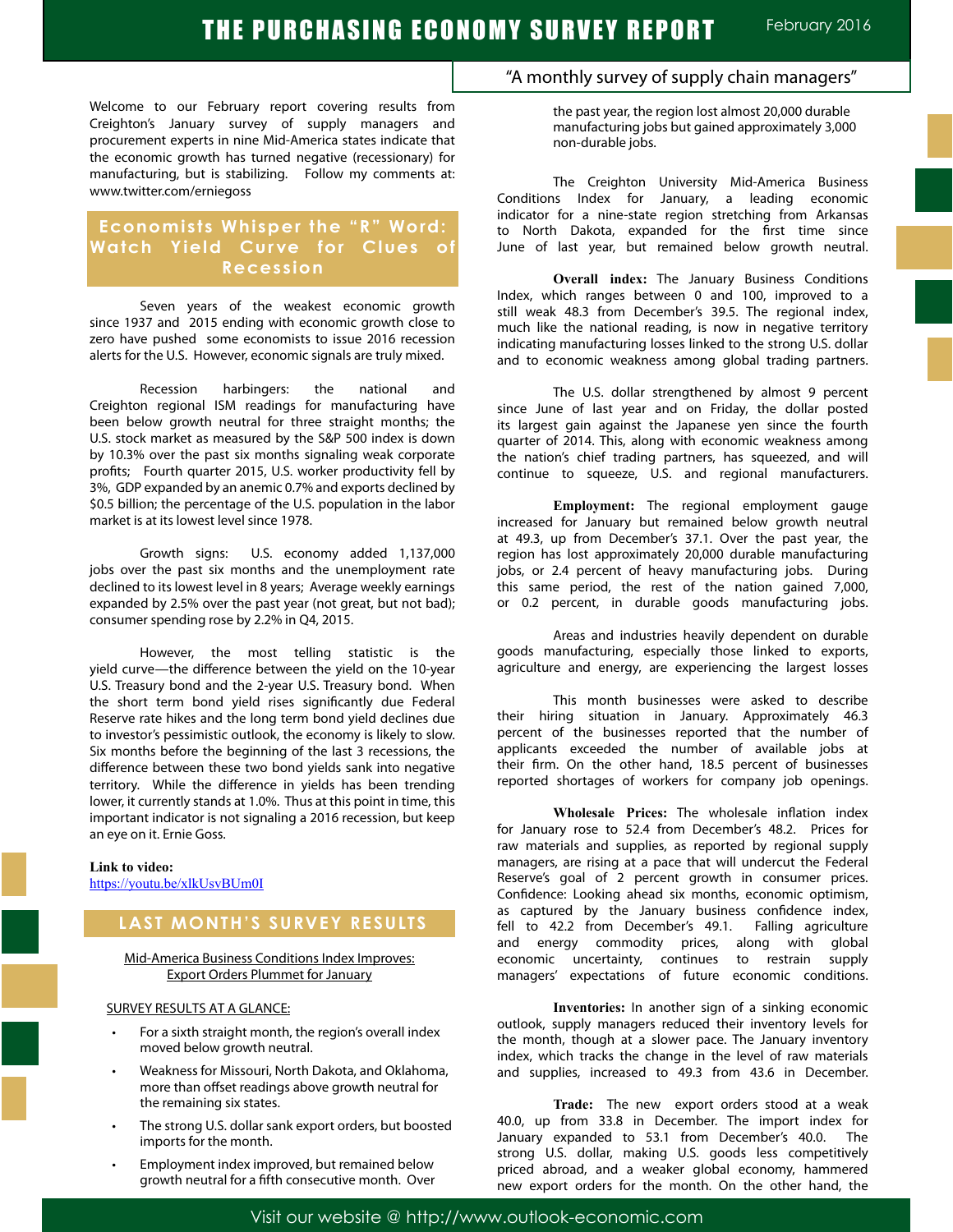"A monthly survey of supply chain managers"

Follow daily comments at www.twitter.com/erniegoss Visit our website @ http://www.outlook-economic.com

of supply managers were new orders at 43.7, production sales at 45.3, delivery lead time at 53.9, inventories at 49.7, and employment at 48.9. According to the latest U.S. governmer data, exports represent approximately 3.4 percent of th state's overall economy. This places Oklahoma in 48th plac among the 50 states. Since Canada is Oklahoma's numbe one export market, exports will remain under pressur since the value of the U.S. dollar to the Canadian dolla has climbed by more than 8 percent since October 201

# THE PURCHASING ECONOMY SURVEY REPORT February 2016

strong dollar, making foreign goods more competitively prices boosted imports above growth neutral for the month.

Since October of 2015, the value of the U.S. dollar has expanded by more than 8 percent against the Canadian dollar. The number one export market for each state in the Mid-America region is Canada, and this will put downward pressure on regional exports.

**Other components:** Components of the January Business Conditions Index were new orders at 43.7, up from 34.6 in December; production or sales moved higher to 45.3 from December's 35.4; and delivery speed of raw materials and supplies rose to 53.9 from last month's 47.3.

The Creighton Economic Forecasting Group has conducted the monthly survey of supply managers in nine states since 1994 to produce leading economic indicators of the Mid-America economy. States included in the survey are Arkansas, Iowa, Kansas, Minnesota, Missouri, Nebraska, North Dakota, Oklahoma and South Dakota.

The forecasting group's overall index, referred to as the Business Conditions Index, ranges between 0 and 100. An index greater than 50 indicates an expansionary economy over the course of the next three to six months. The Business Conditions Index is a mathematical average of indices for new orders, production or sales, employment, inventories and delivery lead time. This is the same methodology used by the National Institute for Supply Management, formerly the Purchasing Management Association, since 1931.

## **MID-AMERICA STATES**

#### **ARKANSAS**

The state's January overall index, or leading economic indicator, climbed to 50.1 from December's 40.1. Components of the index from the monthly survey of supply managers were new orders at 45.3, production or sales at 47.0, delivery lead time at 55.9, inventories at 51.2, and employment at 51.0. According to the latest U.S. government data, exports represent approximately 5.7 percent of the state's overall economy. This puts Arkansas in 37th place among the 50 states. Since Canada is Arkansas's number one export market, state exports will remain under pressure since the value of the U.S. dollar to the Canadian dollar has climbed by more than 8 percent since October 2015.

#### IOWA

The January Business Conditions Index for Iowa soared to a tepid, but positive, 50.3 from 41.2 in December. Components of the index from the monthly survey of supply managers were new orders at 45.5, production or sales at 47.2, delivery lead time at 56.1, employment at 51.4, and inventories at 51.2. According to the latest U.S. government data, exports represent approximately 8.9 percent of the state's overall economy. This places Iowa in 18th place among the 50 states. Since Canada is Iowa's number one export market, exports will remain under pressure since the value of the U.S. dollar to the Canadian dollar has climbed by more than 8 percent since October 2015.

#### KANSAS

The Kansas Business Conditions Index for January rose to 50.7 from December's 41.7. Components of the leading economic indicator from the monthly survey of supply managers were new orders at 45.8, production or sales at 47.5, delivery lead time at 56.5, employment at 51.9, and inventories at 51.5. According to the latest U.S. government data, exports represent approximately 8.3 percent of the state's overall economy. This places Kansas in 20th place among the 50 states. Since Canada is Kansas's number one export market, exports will remain under pressure since the value of the U.S. dollar to the Canadian dollar has climbed by more than 8 percent since October 2015.

#### **MINNESOTA**

The January Minnesota Business Conditions Index jumped to 50.1 from December's 39.4. Components of the index from the monthly survey of supply managers were new orders at 44.8, production or sales at 46.5, delivery lead time at 55.3, inventories at 49.7, and employment at 53.9. According to the latest U.S. government data, exports represent approximately 6.8 percent of the state's overall economy. This places Minnesota in 29th place among the 50 states. Since Canada is Minnesota's number one export market, exports will remain under pressure since the value of the U.S. dollar to the Canadian dollar has climbed by more than 8 percent since October 2015.

- The U.S. added 151,000 jobs for January and th unemployment rate fell to its lowest level in 8 years.
- • According to the latest Case-Shiller index, U.S. home prices advanced by 0.9% in November.

- U.S. gross domestic product (GDP) expanded at a annualized 0.7% rate in the final quarter of 2015. Natior economy should be growing at 5-6 times this pace.
- Both the U.S. and Creighton survey of supply manage indicate that the economy is slowing down with litt inflationary pressures at the wholesale level.
- The U.S. trade deficit widened in December as a stron dollar and weak global demand continued to weigh on exports.

#### MISSOURI

The January Business Conditions Index for Missouri increased to 47.7 from December's 38.9. Components of the index from the survey of supply managers were new orders at 43.2, production or sales at 44.8, delivery lead time at 53.2, inventories at 49.0, and employment at 48.4. According to the latest U.S. government data, exports represent approximately 5.1 percent of the state's overall economy. This places Missouri in 39th place among the 50 states. Since Canada is Missouri's number one export market, state exports will remain under pressure since the value of the U.S. dollar to the Canadian dollar has climbed by more than 8 percent since October 2015

- CPI: On Feb. 9 and March 16, the BLS will releas the consumer price indices for January and Februar respectively. The core CPI, which excludes food an energy, increased 2.1% between December 2014 an 2014. This is getting uncomfortably higher for the Fee
- **Federal Reserve:** The Fed's interest rate meeting March 15-16. The likelihood of a rate hike is at 12% right now. That is much, much too low. Even if there is now. hike, listen for any hawkish language.
- The Jobs Report: On March 4 the Bureau of Labor Statistics will report February jobs report. A very strong report (200,000 jobs and unemployment rate of 4.8%) will push the Federal Reserve to raise rates late in the month.

#### NEBRASKA

|   | "A monthly survey of supply chain managers"                                                                                                                              |                                   |                  |                                                                                                                                                                                                                                                                                             |  |
|---|--------------------------------------------------------------------------------------------------------------------------------------------------------------------------|-----------------------------------|------------------|---------------------------------------------------------------------------------------------------------------------------------------------------------------------------------------------------------------------------------------------------------------------------------------------|--|
|   |                                                                                                                                                                          |                                   |                  |                                                                                                                                                                                                                                                                                             |  |
|   | (Recent Dumb Economic Moves)                                                                                                                                             |                                   | <b>Goss Eggs</b> |                                                                                                                                                                                                                                                                                             |  |
| ۰ |                                                                                                                                                                          | pry it from my cold, dead hands." |                  | The Environmental Protection Agency is proposing to<br>make it illegal to modify your roadgoing car for racing,<br>and could even prohibit the sale of aftermaket parts<br>that mess with emission control devices. To paraphrase<br>Charlton Heston, "I'll give you my carburetor when you |  |
|   | Survey results for October will be released on the first business                                                                                                        | day of next month, Mar. 1.        |                  |                                                                                                                                                                                                                                                                                             |  |
|   | Follow Goss on twitter at http://twitter.com/erniegoss<br>For historical data and forecasts visit our website at:<br>http://www2.creighton.edu/business/economicoutlook/ |                                   |                  |                                                                                                                                                                                                                                                                                             |  |
|   |                                                                                                                                                                          |                                   |                  |                                                                                                                                                                                                                                                                                             |  |
|   |                                                                                                                                                                          |                                   |                  |                                                                                                                                                                                                                                                                                             |  |
|   |                                                                                                                                                                          |                                   |                  |                                                                                                                                                                                                                                                                                             |  |
|   |                                                                                                                                                                          |                                   |                  |                                                                                                                                                                                                                                                                                             |  |
|   |                                                                                                                                                                          |                                   |                  |                                                                                                                                                                                                                                                                                             |  |
|   |                                                                                                                                                                          |                                   |                  |                                                                                                                                                                                                                                                                                             |  |
|   |                                                                                                                                                                          |                                   |                  |                                                                                                                                                                                                                                                                                             |  |
|   |                                                                                                                                                                          |                                   |                  |                                                                                                                                                                                                                                                                                             |  |
|   |                                                                                                                                                                          |                                   |                  |                                                                                                                                                                                                                                                                                             |  |
|   |                                                                                                                                                                          |                                   |                  |                                                                                                                                                                                                                                                                                             |  |
|   |                                                                                                                                                                          |                                   |                  |                                                                                                                                                                                                                                                                                             |  |
|   |                                                                                                                                                                          |                                   |                  |                                                                                                                                                                                                                                                                                             |  |
|   |                                                                                                                                                                          |                                   |                  |                                                                                                                                                                                                                                                                                             |  |
|   |                                                                                                                                                                          |                                   |                  |                                                                                                                                                                                                                                                                                             |  |

January's Business Conditions Index for the state climbed to a regional high of 54.3 from 43.5 in December. After six straight months of falling below growth neutral, the index, a leading economic indicator from a monthly survey of supply managers bounced to its highest level since April of last year. Components of the index were new orders at 49.1, production or sales at 51.0, delivery lead time at 60.6, inventories at 55.7, and employment at 55.1. According to the latest U.S. government data, exports represent approximately 7.1 percent of the state's overall economy. This places Nebraska in 27th place among the 50 states. Since Canada is Nebraska's number one export market, exports will remain under pressure since the value of the U.S. dollar to the Canadian dollar has climbed by more than 8 percent since October 2015.

#### NORTH DAKOTA

North Dakota's leading economic indicator for January remained below growth neutral 50.0. The Business Conditions Index was a regional low 41.3, up from December's 35.5, also a regional low. Components of the overall index from the monthly survey of supply managers were new orders at 37.3, production or sales at 38.7, delivery lead time at 46.0, employment at 42.1, and inventories at 42.1. According to the latest U.S. government data, exports represent approximately 9.8 percent of the state's overall economy. This places North Dakota in 13th place among the 50 states. Since Canada is North Dakota's number one export market, exports will remain under pressure since the value of the U.S. dollar to the Canadian dollar has climbed by more than 8 percent since October 2015.

#### OKLAHOMA

The January Business Conditions Index for Oklahoma slumped below growth neutral for a ninth straight month. The index from a monthly survey of supply managers climbed to a weak 48.3 from 35.5 in December. Components of the January survey

#### SOUTH DAKOTA

l

Ï

After falling below growth neutral for three straight month South Dakota's leading economic indicator rose above the 50 threshold to 51.3 from 40.2 in December. Components of the overall index for January were new orders at 46.4, production or sales at 48.2, delivery lead time at 57.3, inventories 52.4, and employment at 52.5. According to the latest U. government data, exports represent approximately 3.5 percent of the state's overall economy. This places South Dakot in 47th place among the 50 states. Since Canada is Sout Dakota's number one export market, exports will remain und pressure since the value of the U.S. dollar to the Canadia dollar has climbed by more than 8 percent since October 201

## **THE BULLISH NEWS**

## **THE BEARISH NEWS**

## **WHAT TO WATCH**